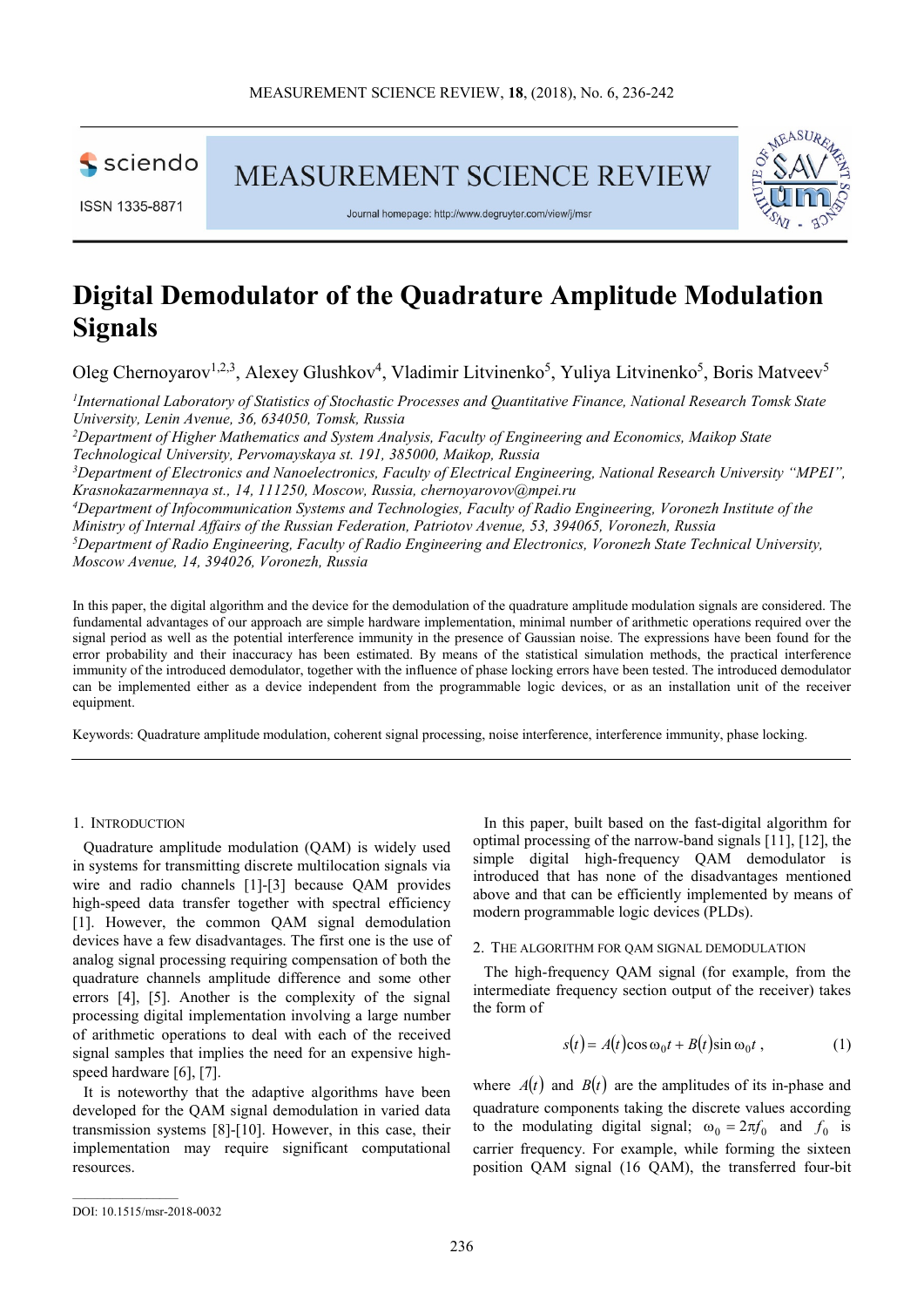binary code is divided into two two-bit combinations 00, 01, 10, and 11 under which the amplitudes  $A(t)$  or  $B(t)$  take the values independently from each other, for example, −3*U* , −*U* , *U,* and 3*U* correspondingly (where *U* is the specified value). The normalized time diagrams  $A(t)$ ,  $B(t)$ , and  $s(t)$  are drawn in Fig.1. The information symbol duration is  $\tau = NT$ , where  $T = 1/f_0$  is the carrier period,  $N = 2^n$  is the number of periods, *n* is an integer.



Fig.1. The time diagrams of the amplitudes of the in-phase and the quadrature components a) and of the QAM signal b).

The values of the amplitudes of the in-phase and quadrature components are represented by the points on the plane  $(A, B)$  in the signal diagram called "constellation".

The block diagram of the QAM signal demodulator is shown in Fig.2. The input signal  $s(t)$  (1) is passed to the input of the analog-to-digital converter (ADC) operated by the clock generator (CG) with the frequency  $f_Q = 4f_0$ . As a result, the four samples  $s_{i0}$ ,  $s_{i1}$ ,  $s_{i2}$ ,  $s_{i3}$  are formed over each of the *i*-th signal period.



Fig.2. The block diagram of the QAM signal demodulator.

The synchronism between the CG and the received signal is provided by the clock unit (CU) implemented, for example, according to [13]. The received samples are stored in the multibit shifter (MS4) containing four samples. After that, the fast-computational procedure [11], [12] of the accumulation of quadrature channel sample differences  $(s_{i2} - s_{i0})$  and  $(s_{i3} - s_{i1})$  over the last *N* periods is defined by the expressions

$$
y_{i0} = \sum_{j=0}^{N-1} \left[ s_{(i-j)2} - s_{(i-j)0} \right],
$$
 (2)

$$
y_{i1} = \sum_{j=0}^{N-1} \left[ s_{(i-j)3} - s_{(i-j)1} \right].
$$
 (3)

In the subtractors  $SUB_0$  and  $SUB_1$ , the differences are determined of even and odd samples which are then summarized with the contents of the multibit registers  $MR_{01}$  and  $MR_{11}$ . Each of these registers contains one value of each of the differences obtained while processing the previous period. Thus, the sums of differences of the samples of the two neighboring periods are formed. Thereafter, new values of the samples' differences are poked into  $MR_{01}$  and  $MR_{11}$  registers substituting their previous contents. Then, in the summators  $SUM_{01}/SUM_{11}$  and the multibit shifters  $MR_{02}/MR_{12}$ , the sums of the four neighboring samples' differences are calculated and stored. Further the device cycles are carried out likewise and, as a result, the responses  $y_{i0}$  (2) and  $y_{i1}$  (3) are generated at the outputs of the quadrature processing channels.

The values of the responses of the quadrature channels  $y_{i0}$  and  $y_{i1}$  are compared with the threshold levels (for 16 QAM, they are equal to 0 and  $\pm 2U$ ) in the thresholders  $TD_0$  and  $TD_1$  at the moment of the symbol termination. Thus, in each channel the received information code is determined and the decision on the received symbol is made in the resolver RS and the decoder DC. Normalizing and synchronizing unit provides demodulator bit timing.

As in (2), (3) there is a large number of summation operations, the normalization of non-Gaussian interferences is carried out in the demodulator.

The considered device can be implemented based on the modern PLDs providing the QAM signal processing at the central frequency  $f_0$  whose value may be up to several tens of megahertz.

#### 3. THE SIMULATION OF THE QAM SIGNAL DEMODULATOR

In Fig.3.a) and Fig.3.b), we can see the normalized time diagrams of the responses of the quadrature channels  $y_{i0}/2NU$  and  $y_{i1}/2NU$  obtained by simulation in case when  $N = 64$  and interferences are absent. Here by dotted lines the transmitted signals  $A(t)/U$  and  $B(t)/U$  are shown. The straight-line form of responses indicates that the demodulator provides optimal signal processing. The decisions on the received symbols are made at their termination while the values of  $i/N$  are the integers.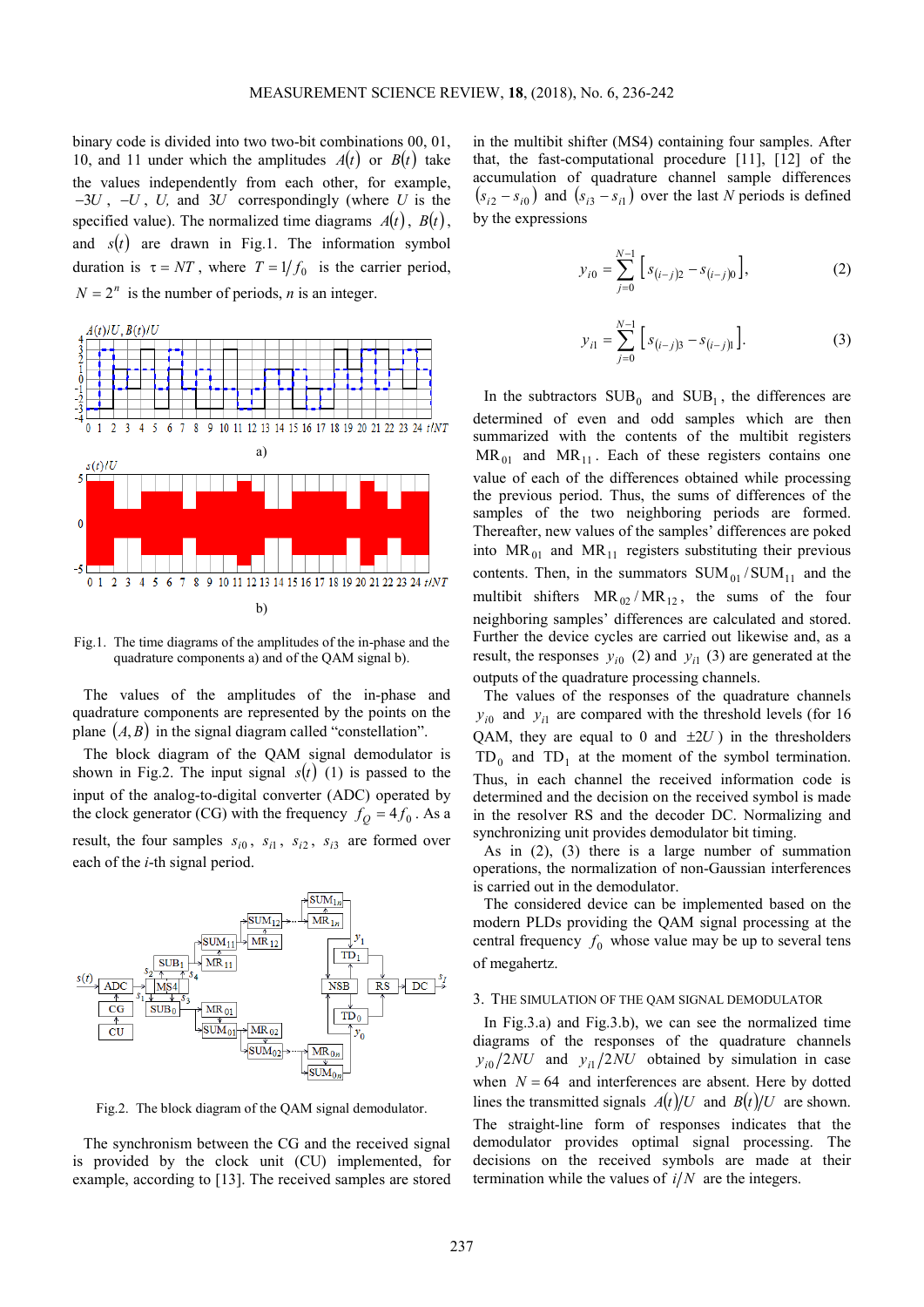In Fig.4. the "constellations" of the normalized results of the QAM signal processing are presented in the absence of interference (Fig.4.а)) and in the presence of the band Gaussian interference (Fig.4.b)).



Fig.3. The responses of the quadrature channels.



Fig.4. The 16 QAM signal "constellations" in the absence of interference а) and in the presence of the band Gaussian interference b).

The demodulator has effective frequency selective properties of its own. They can be estimated while passing the linear-frequency modulation (LFM) signal with the band

center  $f_0$  and the unit amplitude to the demodulator input. The ∆*f* location of the amplitude spectrum of such signal is shown in Fig.5.a) under  $f_0 = 10$  MHz. Here  $\Delta f = f - f_0$ . In coherent processing, the responses of the quadrature channels  $y_{i0}$  and  $y_{i1}$  of the input harmonic signal depend not only on its frequency but also on its initial phase. In order to eliminate the initial phase influence, one can determine the value  $z_i = \sqrt{y_{i0}^2 + y_{i1}^2}$  which does not depend on the input signal initial phase and is not less than the modules of each of the quadrature channel responses. In Fig.5.b), by solid line, the dependence is plotted of the normalized quadrature channel response upon the LFM signal frequency linearly increasing in time. It has been obtained by means of simulation under  $N = 512$ . Here, by dotted line, the normalized  $z/2N$  value is also represented. In paper [12], the following expression is obtained for *z* as the function of the current frequency *f*:

$$
z(f) = \left| \sin(N\pi f/f_0) / \cos(\pi f/2f_0) \right|.
$$
 (4)

We can see that the graph of  $z = z(\Delta f)$  coincides with the dotted line in Fig.5.b).



Fig.5. The linear-frequency modulation signal spectrum a) and the quadrature channel response b).

## 4. THE INTERFERENCE IMMUNITY OF THE QAM SIGNAL DEMODULATOR

For approximate estimation of the interference immunity of the QAM signal demodulator operating when the distortions of the useful signal are Gaussian, one determines the probability of transition of the transferring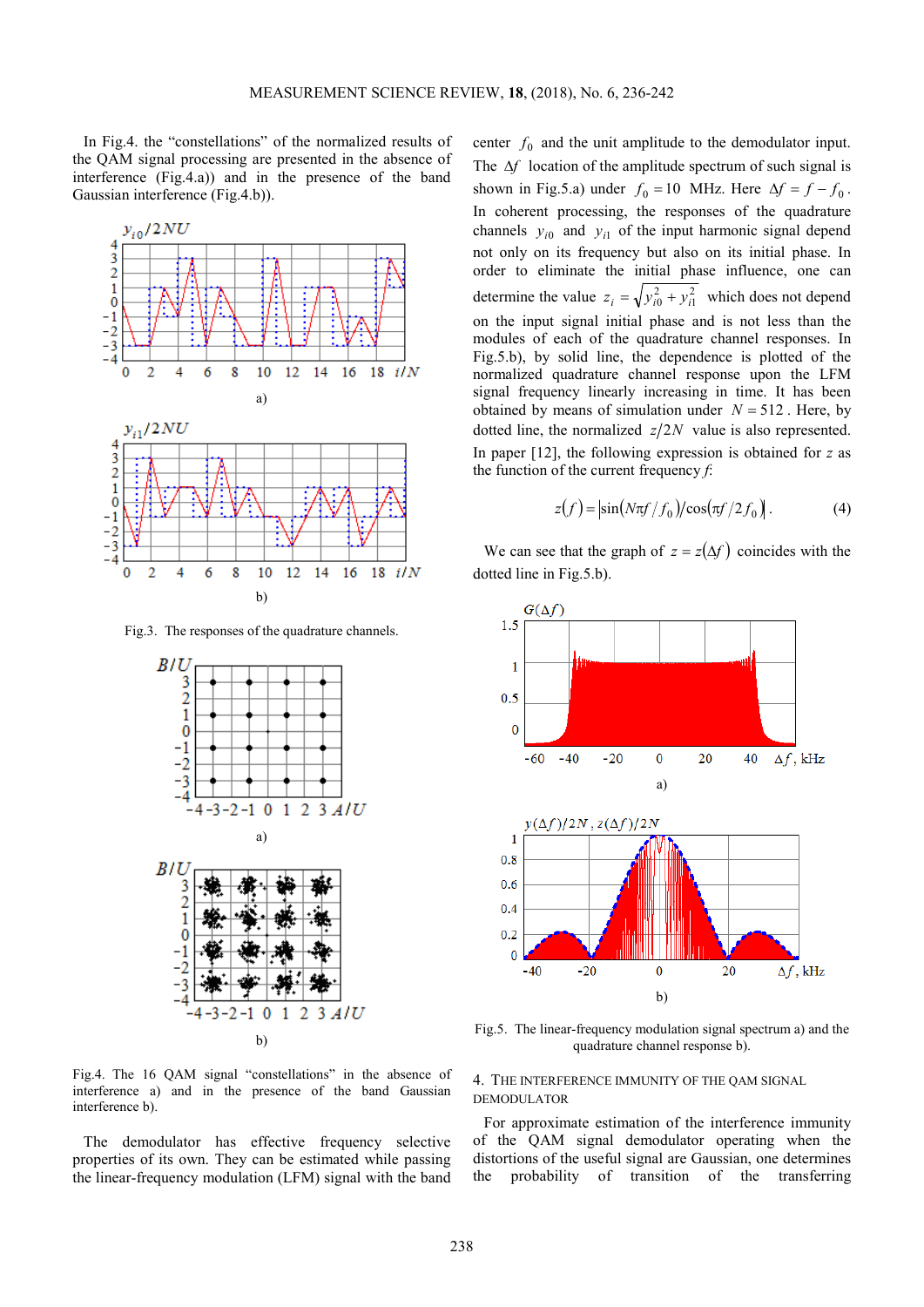"constellation" element to the neighboring values under the influence of interferences, as it is shown in Fig.6. If, at the receiving site, the coordinates of the transferred element in the center of the shaded rectangle do not extend beyond its borders, then the error has not occurred. Such an estimate of the probability of the correct reception will be understated for extreme rectangular areas.



Fig.6. The explanation for the demodulation error situation.

In the algorithm under testing, no amplitude dissimilarity of the quadrature channels is present, as the signals corresponding to them are formed by the ADC based on the common input signal.

In each loop of the accumulation of the sample differences (Fig.2.) of the signals with the amplitudes  $S_I$  and  $S_Q$  that are in the in-phase and the quadrature channels, respectively, and are equal to  $\pm U$  or  $\pm 3U$  for 16 QAM, the responses' mean values  $X_I$  and  $X_Q$  over *N* periods are the following:

$$
X_I = 2NS_I, \qquad X_Q = 2NS_Q. \tag{5}
$$

As for the dispersions of the responses, they are the same and are equal to

$$
\sigma^2 = 2N\sigma_n^2. \tag{6}
$$

Here  $\sigma_n^2$  is the dispersion of the samples of the Gaussian noise at the input. For the sake of calculation simplicity, it is presupposed that these samples are statistically independent. The distance between the mean values of the neighboring positions in the demodulator responses (Fig.6.) is determined by the expression

$$
2\Delta X = 4NU \tag{7}
$$

Taking into account (5) and (6), the two-dimensional probability density of the independent random Gaussian values  $x_I$  and  $x_Q$  of the responses of the quadrature channels  $y_0$  and  $y_1$ , can be written as

$$
w(x_1, x_Q) = \frac{1}{2\pi\sigma^2} \exp\left[-\frac{(x_1 - X_I)^2 + (x_Q - X_Q)^2}{2\sigma^2}\right].
$$
 (8)

If, in (8), one passes to the centered variables  $x_0 = x_I - X_I$  and  $x_1 = x_Q - X_Q$ , then one can get

$$
w(x_0, x_1) = \exp\left[-\left(x_0^2 + x_1^2\right)/2\sigma^2\right]/2\pi\sigma^2\ .
$$
 (9)

The variables  $x_0$  and  $x_1$  crossing the boundaries  $\pm \Delta X$ will result in the error situation while determining the received position. Therefore, the error probability can be found as

$$
p_{err} = 1 - \int_{-\Delta X}^{\Delta X} \int_{-\Delta X}^{\Delta X} w(x_0, x_1) dx_0 dx_1 =
$$
  
= 
$$
1 - \frac{1}{2\pi\sigma^2} \int_{-\Delta X}^{\Delta X} \int_{-\Delta X}^{\Delta X} \exp\left(-\frac{x_0^2 + x_1^2}{2\sigma^2}\right) dx_0 dx_1.
$$
 (10)

After simple transformations, it can be obtained

$$
p_{err} = 1 - [1 - 2Q(\Delta X/\sigma)]^2, \qquad (11)
$$

where  $Q(x) = \int_x^{\infty} \exp(-u^2/2) du / \sqrt{2\pi}$  is Gaussian error integral  $[3]$ . In view of  $(6)$  and  $(7)$ , the expression  $(11)$  can be transformed into

$$
p_{err} = 1 - \left[1 - 2Q(\sqrt{2}h_0)\right]^2.
$$
 (12)

Here

$$
h_0 = \Delta X / \sigma \sqrt{2} = U \sqrt{N} / \sigma_n \tag{13}
$$

is the voltage signal-to-noise ratio at the demodulator output, provided that the amplitude of the input signal in each of the quadrature channels is minimal (i.e., it is equal to *U*). In case of the four-position QAM, the formula (12) coincides with the common expression for the error probability for the four-position phase-shift keying (QPSK) [2], [3].

Equation (12) has been obtained without taking into account the exterior constellation domains. To estimate its accuracy, the error probability is determined in case of the four-position QAM. The corresponding constellation under  $X_I = X_O = U$  is shown in Fig. 7.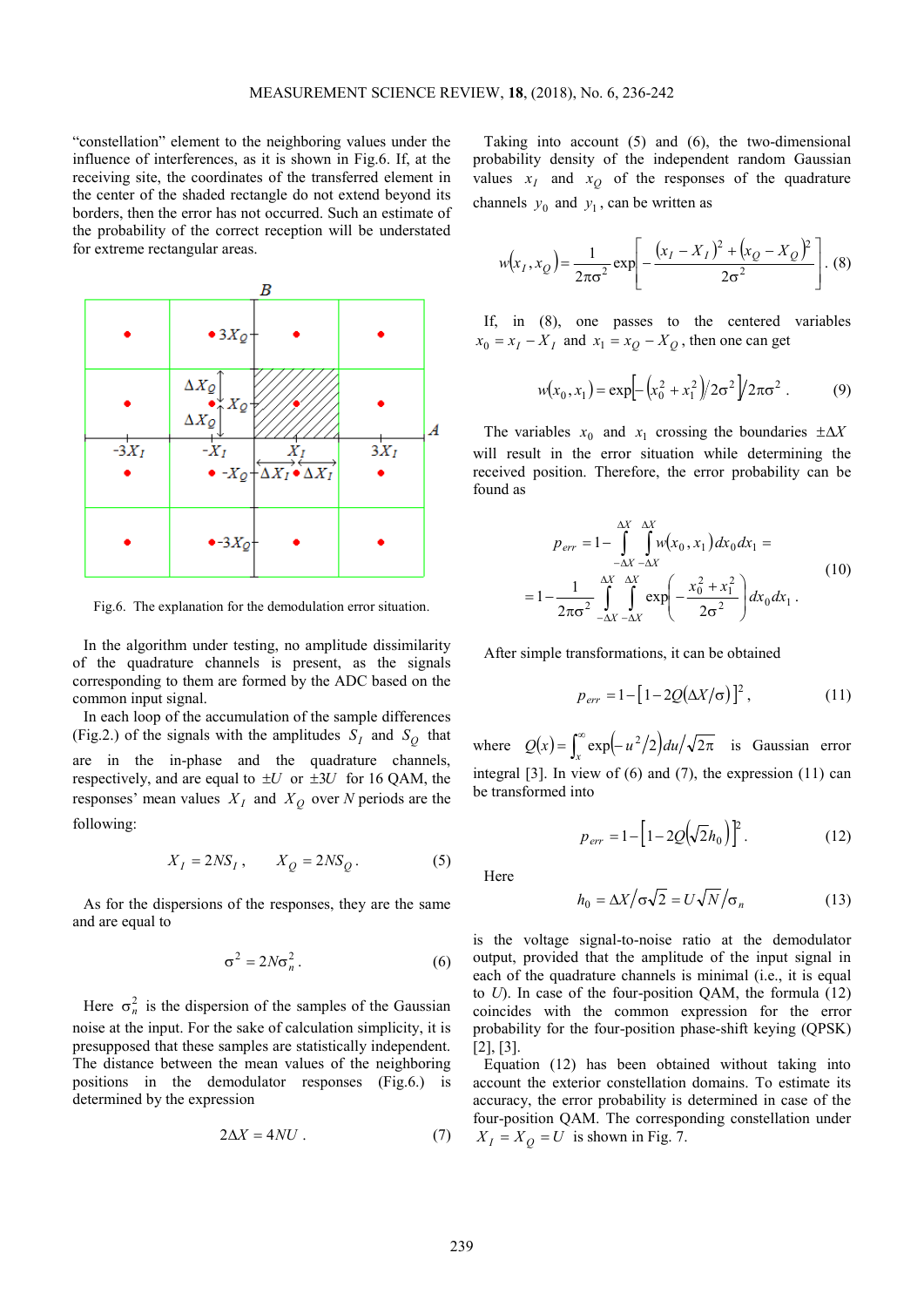

Fig.7. The four-position QAM constellation.

In this case, the error probability is equal to

$$
p_{err4} = 1 - \int_{-\Delta X}^{\infty} \int_{-\Delta X}^{\infty} w(x_0, x_1) dx_0 dx_1 =
$$
  

$$
= 1 - \left[ \frac{1}{\sqrt{2\pi}} \int_{-\Delta X/\sigma}^{\infty} \exp\left(-\frac{y^2}{2}\right) dy \right]^2.
$$
 (14)

By applying (13) in (14), it can be obtained:

$$
p_{err4} = 1 - Q^2 \left( -\sqrt{2}h_0 \right). \tag{15}
$$

Analogously, while receiving the binary phase-shift keyed signal, which can be considered as the QAM signal under  $M = 2$ , the well-known (see [1]-[3]) exact expression is obtained:

$$
p_{err2} = 1 - \int_{-\Delta X}^{\infty} w(x) dx =
$$

$$
= 1 - \frac{1}{\sqrt{2\pi}} \int_{-\Delta X/\sigma}^{\infty} \exp\left(-\frac{y^2}{2}\right) dy = Q\left(\sqrt{2}h_0\right).
$$
(16)

In Fig.8., there can be seen the approximate dependence of the error probability  $p_{err}(h_0)$  (12), as well as the exact curves  $p_{err4}(h_0)$  (15) and  $p_{err2}(h_0)$  (16). The upper solid line corresponds to the values of the error calculated by the formula (12), the lower solid line  $(M = 4)$  – to the ones calculated by the formula (15), and the dashed line ( $M = 2$ ) – to those calculated by the formula (16). As it follows from Fig.8., even under the crudest estimation of the boundary constellation areas, the inaccuracy of the formula (12) is relatively small and it decreases rapidly with the rising *M*.

The most important characteristic of the demodulator is the operating signal-to-noise ratio  $h<sup>2</sup>$  that can be considered as the ratio of the signal power to the noise power [1]-[3]. The QAM signal amplitude (Fig.1.b)) changes together with the signal power and, thus, the signal-to-noise ratio. In [2], for the calculation of the demodulator characteristics, it is

suggested to use the mean values of the signal power by all the equiprobable signal versions. What is also introduced here is the power  $P_0$  of the "base signal pulse" at the quadrature channel inputs having the minimum amplitude *U* and corresponding to the output signal-to-noise ratio  $h_0^2$ (13).



Fig.8. The dependences of the error probabilities upon the signalto-noise ratio.

The signal element amplitudes in the quadrature channels are equal to  $U_k = (2k-1)U$ ,  $k = 1, 2, ..., K$ ,  $K = \sqrt{M}/2$ , while  $P_k = (2k-1)^2 P_0$ . As a result,  $P_{\text{mean}}$  denoting the power mean value of the equiprobable signals in the quadrature channels under *M*-position QAM with the constellation format presented in Fig.6. is equal to

$$
P_{\text{mean}} = \frac{P_0}{K} \sum_{k=1}^{K} (2k-1)^2 = \frac{P_0}{K} \frac{K(2K-1)(2K+1)}{3} = \frac{M-1}{3} P_0.
$$

Then, for the mean signal-to-noise ratio, it is:

$$
h^2 = (M-1)h_0^2/3.
$$
 (17)

Expressing the *h* value in terms of (17) and substituting it into (12) helps to obtain the expression for the error probability in the form of

$$
p_{err} = 1 - \left[1 - 2Q\left(h\sqrt{6/(M-1)}\right)\right]^2.
$$

The same results are obtained in [2] while evaluating a potential interference immunity of the analog QAM signal demodulator. Therefore, the considered digital demodulation algorithm is optimal.

The dependences of  $p_{err}$  upon the time-averaged signalto-noise ratio *h* in case of varied *M* are shown in Fig.9.

It is easy to see that the interference immunity of the QAM signal demodulation deteriorates if the number of *M* positions increases (the same results are presented in [1], [2] for analog demodulators). When  $M = 4$ , the QAM signal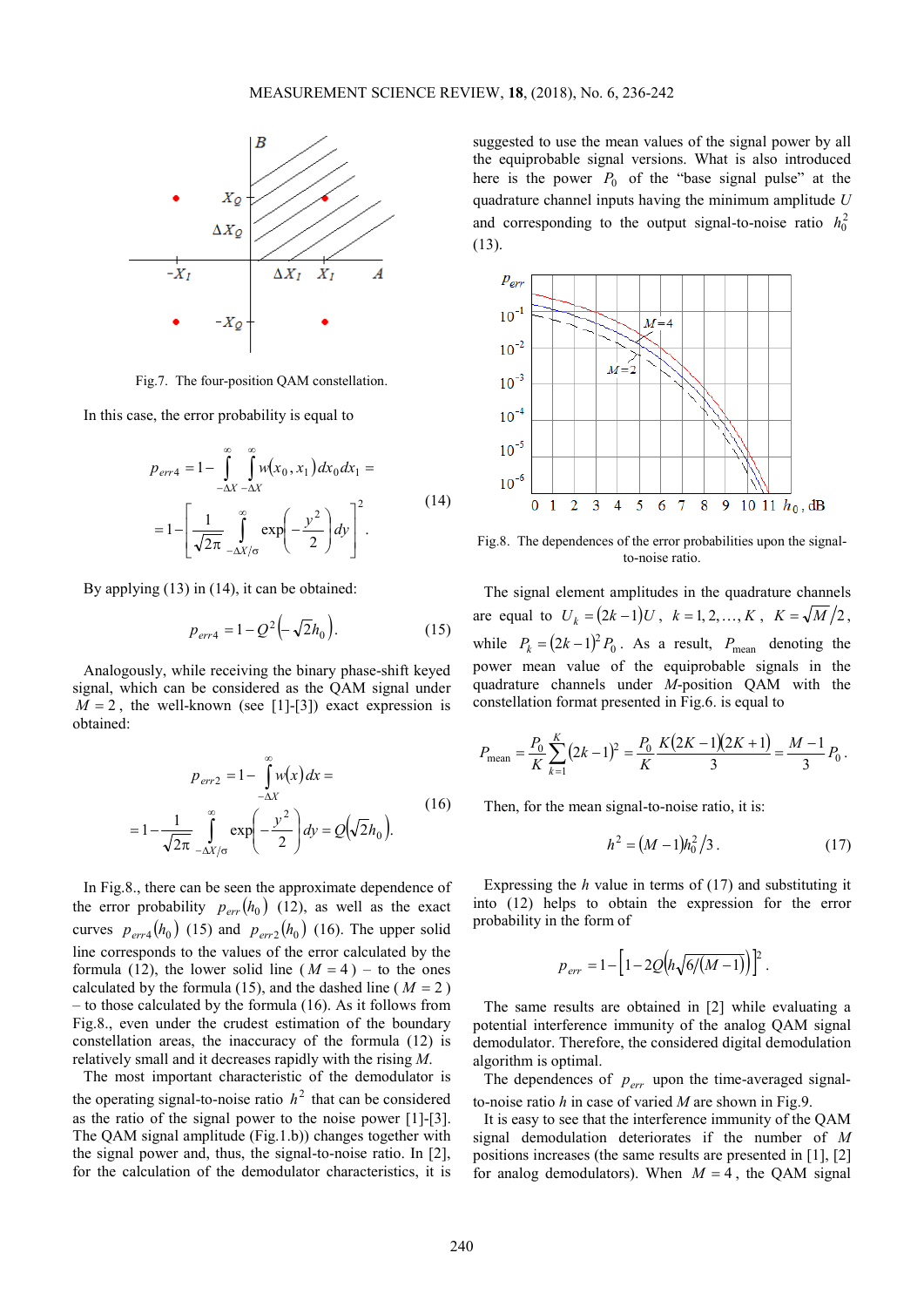corresponds to the four-position phase-shift keyed (QPSK) signal. At that, according to (15),  $h = h_0$  while the corresponding curve in Fig.6. is described by the expression (12). That is, it represents the dependence of the error probability upon the signal-to-noise ratio  $h_0$  for the basic signal pulse. Moreover, it corresponds to the upper solid line in Fig.8.



Fig.9. The error probability in case of demodulating the QAM signals of the varied formats.



Fig.10. The simulation results of the digital 16 QAM signal demodulator.

In order to test the operability and performance of the presented demodulator, in Delphi and ISE WebPACK environments, the statistical simulation has been carried out of how it operates while receiving 16 QAM signals against the band Gaussian noise with the independent samples. In Fig.10., the dependences are shown of the error probability upon the signal-to-noise ratio  $h_0$  in the absence of synchronizing errors and when  $N = 64$  and  $M = 16$ . Here, by solid line, the error probability values calculated by the formula (12) are drawn while by squares – the corresponding simulation results. When obtaining the simulation results, the sample volume of the symbols being received has been chosen from  $10^5$  to  $10^7$ , depending on the signal-to-noise ratio. Thus, with the probability of 0.9, the confidence interval boundaries deviate from the values obtained during the simulation by no more than 10...15 %. It can be seen that the theoretical data correspond with the simulation data satisfactory under a wide range of  $h_0$ .

We have to emphasize that the performance of the coherent QAM signal demodulator depends primarily upon the accuracy of the phase locking of the ADC clock generator and the received signal. From [14], the estimates are known of the influence of the phase locking errors of the coherent binary phase-shift keyed signal demodulator upon the error probability. That study has demonstrated that the root-mean-square deviation of the input and the clock signal phase shifting should not exceed 0.1 rad.

When 16 QAM signal is received and the phase deviation between the clock and the input signals is constant and equal to 0.1 rad, the error probability increases significantly. This is illustrated by Fig.10. (rhombuses) for the case of  $N = 64$ and  $M = 16$ . With increasing  $M$ , the interference immunity deteriorates abruptly. Thus, the requirements to the accuracy of the phase locking of the QAM signal demodulator are stricter than in the case of the coherent binary phase-shift keyed signal demodulation.

## 5. CONCLUSION

The introduced fast digital algorithm and the device for digital demodulation of the high-frequency QAM signals that is based on it require minimum number of computations over the signal period, and thus the hardware resources needed for their implementation are not too great. The demodulator has its own frequency selectivity, its frequency properties are matched with the received signal. The expressions for the probability of the inaccurate demodulation have been obtained and they show that the demodulator provides potential interference immunity against Gaussian noises. In the case of the non-Gaussian interferences, their normalization can often occur, and the demodulation algorithm can provide the optimal processing. As a result of the present study of the influence of the phase shifting between the received and the clock signals upon the error probability, it can be demonstrated that, for the multilocation QAM signals, the accuracy requirements to phase locking are higher than in binary signal demodulating. The considered demodulator can be effectively implemented by means of the modern PLDs, including, for example, the PLD Spartan-6 family (XC6SL25) produced by Xilinx [15]. These PLDs provide signal processing under  $M = 16$  at the frequencies  $f_0$  up to 50 MHz and with the required power of less than 80 mW. High-end PLD families allow processing the higher-frequency signals (up to  $f_0 = 100 \div 150$  MHz) with higher values of *M*.

#### ACKNOWLEDGMENT

This research was financially supported by the Ministry of Education and Science of the Russian Federation (research project No. 2.3208.2017/4.6).